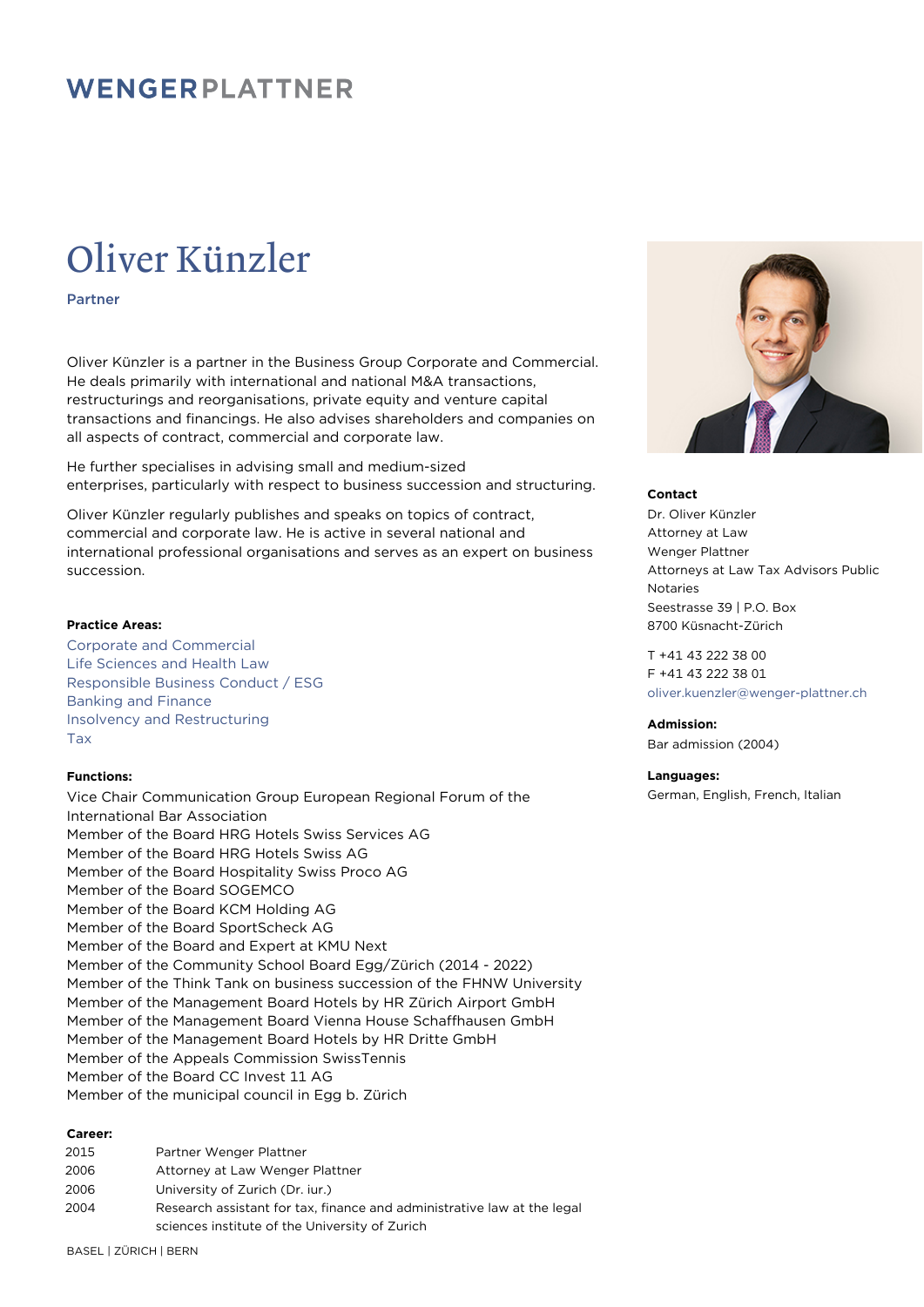| 2004 | Bar admission                    |
|------|----------------------------------|
| 2003 | Trainee at Homburger             |
| 2002 | University of Zurich (lic. iur.) |

#### **Selected publications:**

- *Why lawyers should never underestimate the importance of communication* Online at www.ibanet.org
- *Revision des Schweizer Aktienrechts: Modernisierung und Flexibilisierung* Die Reform zur Modernisierung des schweizerischen Aktienrechts erhielt nach rund zehn Jahren Projektdauer am 19. Juni 2020 die endgültige Zustimmung des Parlaments. Sie modernisiert das Schweizer Aktienrecht unter Beibehaltung seiner Kernprinzipien und betrifft u.a. das Aktienkapital, die Corporate Governance, Aktionärsrechte, Vergütungen, das Sanierungsrecht und die Vertretung der Geschlechter. Die Revision wird die Schweiz als Unternehmensstandort noch attraktiver machen. Entgegen ersten Ankündigungen ist mit dem Inkrafttreten der Gesetzesrevision voraussichtlich erst im Jahr 2023 zu rechnen. In: Steuer- & Finanzratgeber für Unternehmen, Newsletter 09, Oktober 2021, S. 2-4
- *GLI Pricing & Reimbursement 2021* GLI – Pricing & Reimbursement 2021, Fourth Edition, p. 195 - 204
- *Newsletter 1/21: Modernisation of Swiss Company Law*
- After a project lasting ten years, the extensive revision to company law is (finally) being implemented. The provisions relating to gender quotas and transparency rules for commodity companies (both with a transition period) already entered into force on 1 January 2021; the main part will enter into force in 2022. Key features of the new law are the introduction of new principles on corporate governance such as those relating to gender quotas and transparency regulations for commodity companies. The revision also includes a variety of simplified procedures and clarifications, in particular more flexibility for changes to share capital, the permissibility of interim dividends and purely virtual general meetings. Read our newsletter to find out what opportunities the revised law will offer, but also what duties will require action.
- *Unternehmenskäufe im aktuellen Umfeld Chancen und Herausforderungen* Die Coronakrise beeinflusst die gesamte Wirtschaft weltweit und somit auch den Unternehmenskauf. Trotz der gegenwärtigen Unsicherheiten bestehen attraktive Möglichkeiten für Transaktionen, wenn die entsprechenden Massnahmen zur Risikominimierung getroffen werden.
- *GLI Pricing & Reimbursement 2020*

Every resident in Switzerland is mandatorily obliged to be covered by basic healthcare insurance which provides for a wide range of services. Persons with lower incomes are, in principle, granted reductions on the premiums payable for such basic healthcare insurance. Thus, every resident in Switzerland is granted access to affordable healthcare. In general, therapeutic products are only reimbursed if they are listed on the so-called specialty list. In order to be listed thereon, a medicinal product must be admitted by the competent Swiss authority, and must satisfy the criteria of effectiveness, functionality and economic efficiency, based on which the maximum price for the therapeutic product in question is determined.

• *Newsletter 1/20: Developments with respect to shareholder and LLC member disclosure requirements and partial elimination of bearer shares*

To combat money laundering and the financing of terrorism, disclosure obligations were introduced already on 1 July 2015. On 1 November 2019, these disclosure obligations were clarified in part and new criminal sanctions for the event of non-compliance with them entered into effect. In addition, bearer shares were eliminated in part.

• *The Pharma Legal Handbook Switzerland*

Regulatory, Pricing and Reimbursement Overview · Preclinical and Clinical Trial Requirements · Marketing, Manufacturing, Packaging and Labeling Advertising · Traditional Medicines and OTC Products · Product Liability · Patents and Trademarks · Regulatory Reforms | Pharma Board Room, London 2020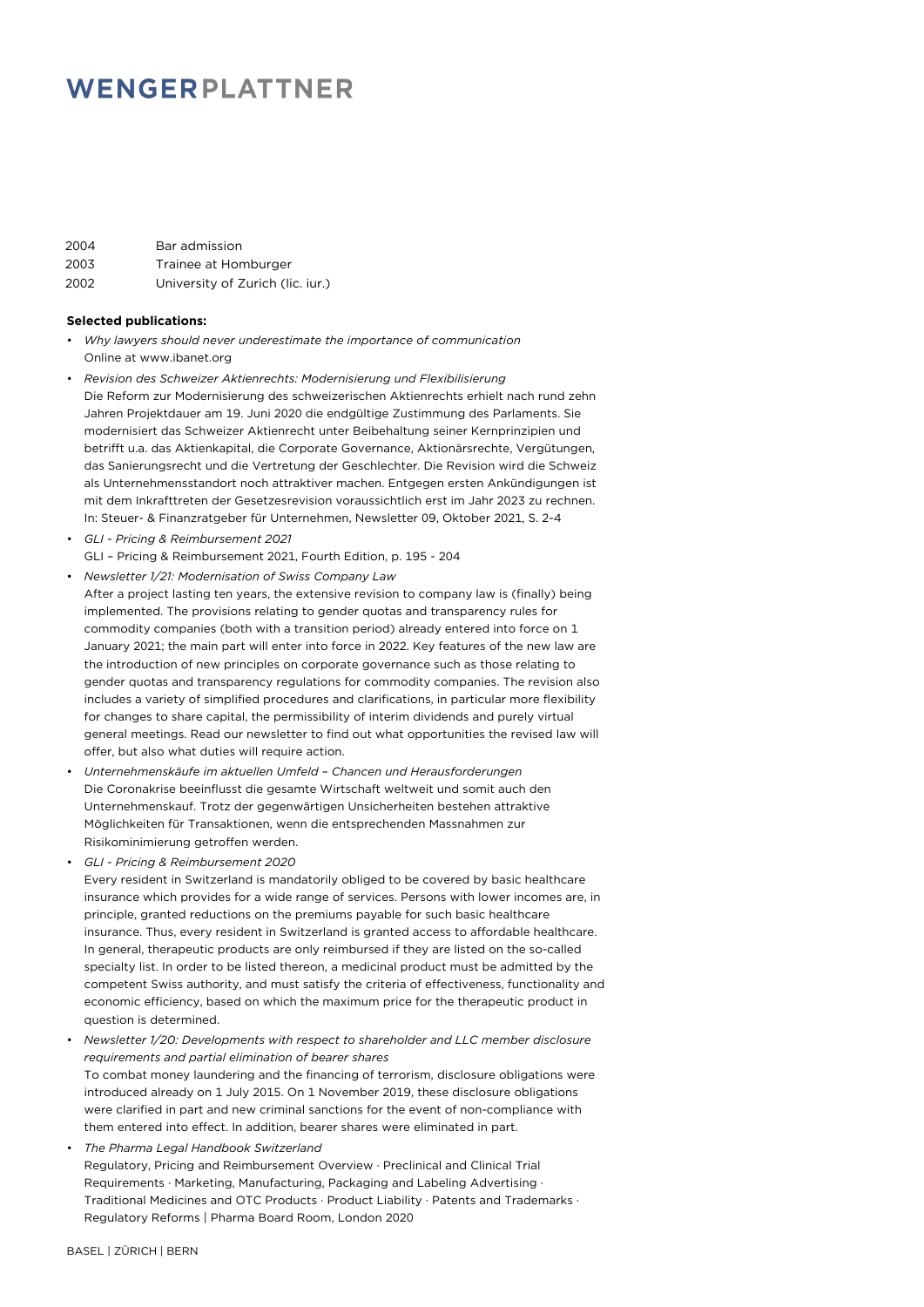- *Corona-Pandemie: Rechtliche Auswirkungen des Corona-Virus* Fragen und Antworten
- *Corona-Pandemie: Verträge in der Krise* Was ist bei Verträgen in der aktuellen Krise zu beachten?
- *Vom Manager zum Eigentümer eine Win-win-Situation* In: Wirtschaftsguide 2020 (Sonderbeilage der SonntagsZeitung vom 16.2.2020)
- *Key issues of Swiss private M&A in the technology sector* In: Practical Law Private Mergers and Acquisitions global guide, Thomson Reuters, February 2020
- *GLI Pricing & Reimbursement 2019*

Every resident in Switzerland is mandatorily obliged to be covered by basic healthcare insurance which provides for a wide range of services. Persons with lower incomes are, in principle, granted reductions on the premiums payable for such basic healthcare insurance. Thus, every resident in Switzerland is granted access to affordable healthcare. In general, therapeutic products are only reimbursed if they are listed on the so-called specialty list. In order to be listed thereon, a medicinal product must be admitted by the competent Swiss authority, and has to satisfy the criteria of effectiveness, functionality and economic efficiency, based on which the maximum price for the therapeutic product in question is determined.

- *Generalversammlung: Nichtigkeit von Beschlüssen einer aktienrechtlichen Universalversammlung*
- In: E-Letter WEKA Recht vom 25.9.2019

• *Key issues of Swiss private M&A in the technology sector* This article analyses selected current and future challenges in the technology sector, focusing on typical legal risks and challenges, typical legal structure of tech deals under Swiss law, dealing with legal risks and challenges in tech deals, and challenges of blockchain technology and cryptocurrencies.

- *LexisNexis® M&A Law Guide 2019* The sixth annual complimentary guide to understanding M&A practices around the world with an Asia-Pacific focus
- *Praxisratgeber zur Planung und Strukturierung der Unternehmensnachfolge* Vertrags- und gesellschaftsrechtliche Umsetzung / Güter- und erbrechtliche Umsetzung / Steuerliche Umsetzung
- *GLI Pricing & Reimbursement 2018*

Every resident in Switzerland is mandatorily obliged to be covered by basic healthcare insurance which provides for a wide range of services. Persons with lower incomes are in principle granted reductions on the premiums payable for such basic healthcare insurance. Thus, every resident in Switzerland is granted access to affordable healthcare.

- *LexisNexis Mergers & Acquisitions Law Guide 2018* Jurisdictional Q&A - Switzerland
- *Newsletter 4/17: EU General Data Protection Regulation: Implications for Swiss businesses* Extensive efforts are currently underway to bring data protection law in line with rapid technological developments. These initiatives include the new General Data Protection Regulation (EU GDPR) which applies within the EU from 25 May 2018. Although the EU GDPR is not directly applicable in Switzerland, many Swiss businesses fall within its scope.
- *Praktische Umsetzung der neuen Meldepflichten* In: KMU-Magazin Nr. 10/2017
- *Challenges and key aspects of life sciences M&A in Switzerland* in: Thomson Reuters, Practical Law, Global Life Sciences Guide 2017
- *Newsletter 1/17: Practical implementation of the new disclosure requirements for shareholders and LLC members*

The new disclosure requirements for acquirers of shares and limited liability company ("LLC") capital contributions have led to considerable uncertainty in practice. The purpose of these requirements is to enable information to be obtained on both the